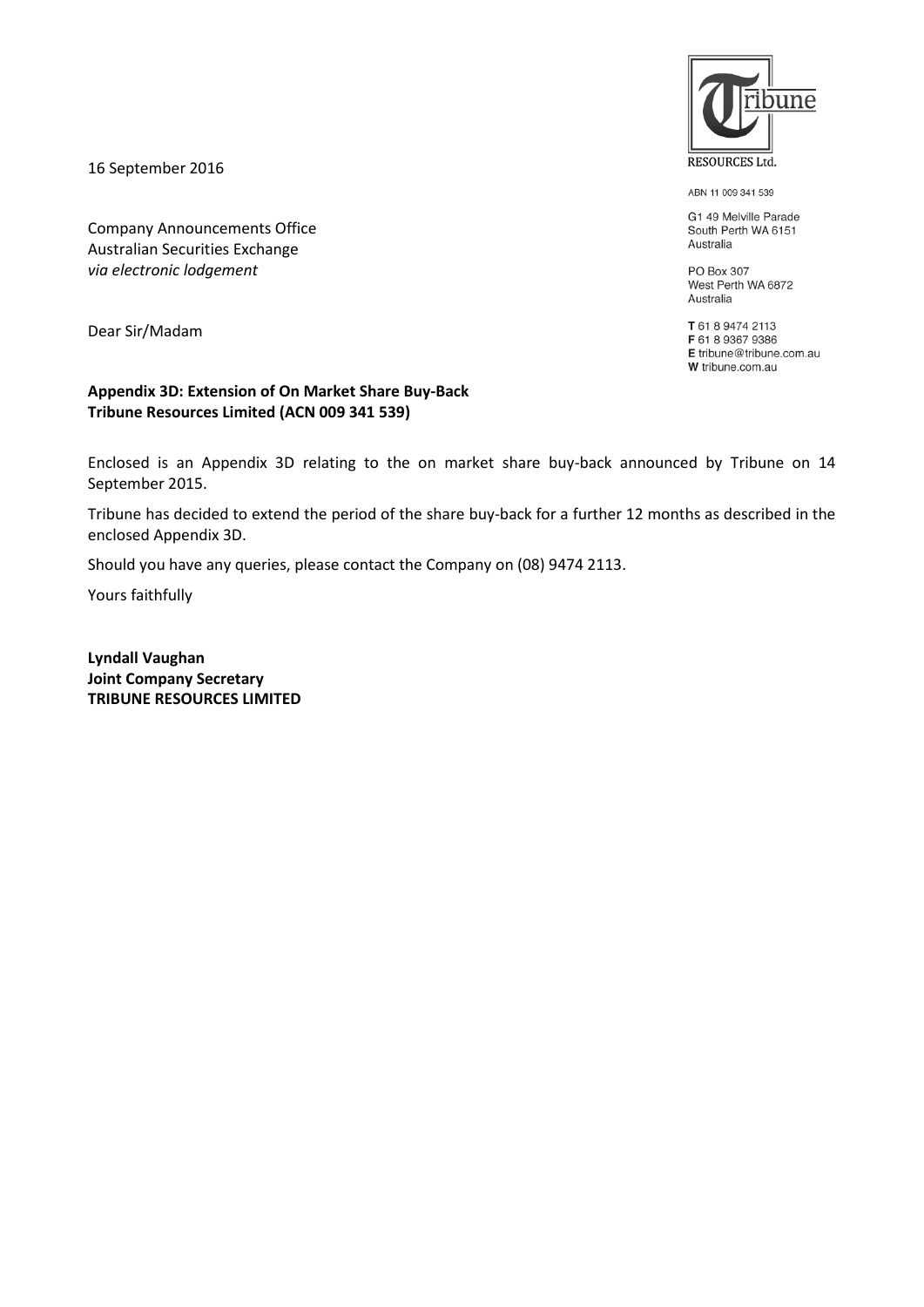*Rule 3.8A*

# **Appendix 3D**

## **Changes relating to buy-back (***except* **minimum holding buy-back)**

*Information and documents given to ASX become ASX's property and may be made public.* Introduced 1/9/99. Origin: Appendix 7B. Amended 13/3/2000, 30/9/2001, 11/01/10

| Name of entity                   | ABN/ARSN       |
|----------------------------------|----------------|
| <b>TRIBUNE RESOURCES LIMITED</b> | 11 009 341 539 |

We (the entity) give ASX the following information.

1 Date that an Appendix 3C or the last Appendix 3D was given to ASX Refer to the Appendix 3C lodged with the ASX on 14 September 2015.

#### **Information about the change**

*Complete each item for which there has been a change and items 9 and 10.*

|                |                                                                                                                                                                                                                                                                                                                                                                                                                   | Column <sub>1</sub><br>(Details announced to<br>market in Appendix 3C<br>or last Appendix 3D) | Column <sub>2</sub><br>(Details of change to<br>buy-back proposals) |
|----------------|-------------------------------------------------------------------------------------------------------------------------------------------------------------------------------------------------------------------------------------------------------------------------------------------------------------------------------------------------------------------------------------------------------------------|-----------------------------------------------------------------------------------------------|---------------------------------------------------------------------|
|                | On-market buy-back                                                                                                                                                                                                                                                                                                                                                                                                |                                                                                               |                                                                     |
| $\mathbf{2}$   | Name of broker who will act on the<br>company's behalf                                                                                                                                                                                                                                                                                                                                                            | Mainbreak Securities Pty<br>Ltd $(CAR 280043)$ of RM<br>Capital Pty Ltd (AFSL<br>221938)      | No change                                                           |
| 3              | Deleted $30/9/2001$ .                                                                                                                                                                                                                                                                                                                                                                                             |                                                                                               |                                                                     |
| $\overline{4}$ | If the company/trust intends to buy<br>maximum<br>number<br>back a<br>of<br>$shares/units - that number$<br>Note: This requires a figure to be included, not a<br>percentage. The reference to a maximum number<br>is to the total number including shares/units<br>already bought back and shares/units remaining to<br>be bought back. If the total has not changed, the<br>item does not need to be completed. | Up to 50,003,023 shares                                                                       | No change                                                           |

<sup>+</sup> See chapter 19 for defined terms.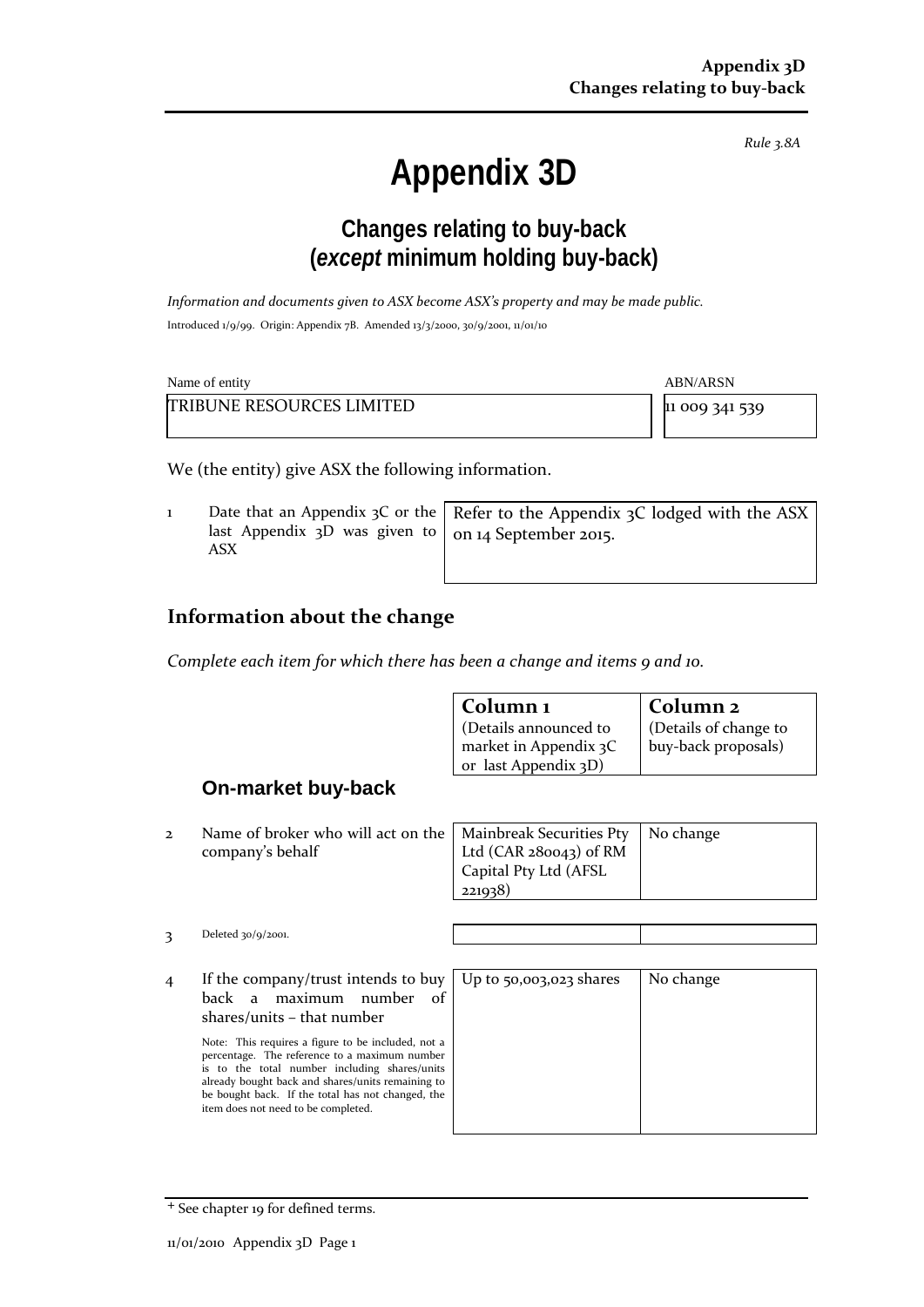|   |                                                                                                                                                                                                                       | Column <sub>1</sub><br>(Details announced to<br>market in Appendix 3C<br>or last Appendix 3D) | Column <sub>2</sub><br>(Details of change to<br>buy-back proposals)      |
|---|-----------------------------------------------------------------------------------------------------------------------------------------------------------------------------------------------------------------------|-----------------------------------------------------------------------------------------------|--------------------------------------------------------------------------|
| 5 | If the company/trust intends to buy<br>maximum number of<br>back a<br>the<br>shares/units<br>number<br>$\sim$<br>remaining to be bought back                                                                          | N/A                                                                                           | 50,003,023                                                               |
| 6 | If the company/trust intends to<br>buy-back shares/units<br>within<br>a<br>period of time - that period of time;<br>if the company/trust intends that<br>buy-back be of unlimited<br>the<br>duration - that intention | For up to 12 months                                                                           | $12$ months $\left(27\right)$<br>September 2016 to 26<br>September 2017) |
| 7 | If the company/trust intends to buy<br>back shares/units if conditions are<br>met – those conditions                                                                                                                  | None                                                                                          | No change                                                                |
|   |                                                                                                                                                                                                                       |                                                                                               |                                                                          |

### **All buy-backs**

8 Any other change

| N/A | N/A |
|-----|-----|
|     |     |
|     |     |
|     |     |
|     |     |
|     |     |

10 Any other information material to a shareholder's/unitholder's decision whether to accept the offer *(eg,* 

9 Reason for change Extension of time frame under which Tribune Resources Ltd will undertake the buy back.

*details of any proposed takeover bid)*

N/A

<sup>+</sup> See chapter 19 for defined terms.